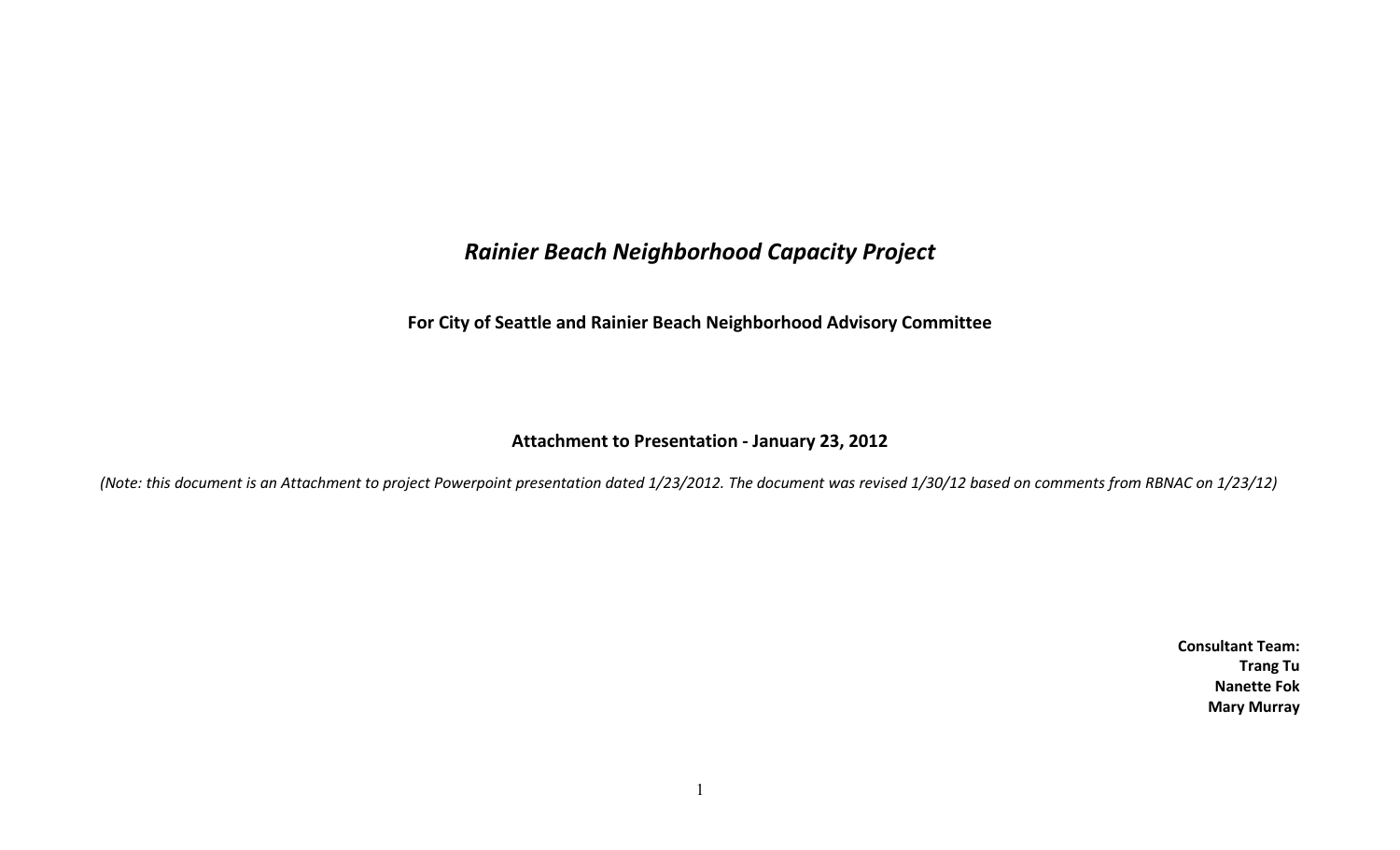| <b>ELEMENTS OF COLLABORATION</b>                                                                                                                     |                                                                                                                                                                                                                                                                                                                                                                                                                                                                                                                                                                                                                                                                                                                      |  |
|------------------------------------------------------------------------------------------------------------------------------------------------------|----------------------------------------------------------------------------------------------------------------------------------------------------------------------------------------------------------------------------------------------------------------------------------------------------------------------------------------------------------------------------------------------------------------------------------------------------------------------------------------------------------------------------------------------------------------------------------------------------------------------------------------------------------------------------------------------------------------------|--|
| <b>BEST PRACTICE</b>                                                                                                                                 | <b>TODAY</b>                                                                                                                                                                                                                                                                                                                                                                                                                                                                                                                                                                                                                                                                                                         |  |
| Environment<br>History of collaboration or cooperation<br>Collaborative group seen as legitimate<br>leader<br>Favorable political and social climate | Diverse neighborhood: existing groups mostly working in silos, no single organization coordinating comprehensive collaboration, nearly all<br>groups reached during project outreach said they would like more communication among and connection to each other; RBCEC is closest<br>group providing comprehensive collaboration (see below for further analysis)<br>Political and social climate: continued shrinkage of public and private dollars<br>Rainier Beach on the rise: development of new community center (though operating resources not yet identified); new transportation<br>infrastructure; new businesses; growing diversity; part of the new majority-people of color 9th congressional district |  |
| <b>Governance Structure and Process</b>                                                                                                              | NPU process: Multiple levels of engagement--Small but engaged and highly-committed group in RBNAC; Additional input from cultural                                                                                                                                                                                                                                                                                                                                                                                                                                                                                                                                                                                    |  |
| Members share a stake in process and                                                                                                                 | communities through POL structure; broader community engagement through Open Houses and general outreach                                                                                                                                                                                                                                                                                                                                                                                                                                                                                                                                                                                                             |  |
| outcome<br>Multiple layers of participation<br>$\bullet$<br>Flexibility and adaptability<br>$\bullet$                                                | RBCEC: primarily functions as a focal point for affiliation/communication/umbrella for various efforts, and sponsor of several signature<br>events; to date, more focus on issue-based work, less focus on formalizing the organization itself; functions like an Affiliation or a Network                                                                                                                                                                                                                                                                                                                                                                                                                           |  |
| Clear roles and policy guidelines<br>Appropriate pace of development                                                                                 | Other neighborhood organizations do significant, primarily issue-focused neighborhood efforts, mostly independently, sometimes in<br>collaboration with RBCEC and/or other relevant partners; neighborhood organizational strengths                                                                                                                                                                                                                                                                                                                                                                                                                                                                                  |  |
| <b>Membership Characteristics</b>                                                                                                                    | NPU process: no formal membership per se because NPU has been an open/public process, but there has been multiple layers of                                                                                                                                                                                                                                                                                                                                                                                                                                                                                                                                                                                          |  |
| Shared values of respect, understanding,                                                                                                             | involvement (NAC, POLs, general outreach)                                                                                                                                                                                                                                                                                                                                                                                                                                                                                                                                                                                                                                                                            |  |
| trust, inclusion and diversity                                                                                                                       | RBCEC: credible with, respected by and has involvement from a range of neighborhood organizations; doesn't yet engage some key                                                                                                                                                                                                                                                                                                                                                                                                                                                                                                                                                                                       |  |
| Appropriate cross-section of members                                                                                                                 | constituencies, particularly refugee and immigrant communities                                                                                                                                                                                                                                                                                                                                                                                                                                                                                                                                                                                                                                                       |  |
| Members see collaboration in their self-<br>$\bullet$<br>interest                                                                                    | Other neighborhood organizations have their own membership bases and characteristics                                                                                                                                                                                                                                                                                                                                                                                                                                                                                                                                                                                                                                 |  |
| Ability to compromise                                                                                                                                |                                                                                                                                                                                                                                                                                                                                                                                                                                                                                                                                                                                                                                                                                                                      |  |
| Communication                                                                                                                                        | NPU process: has reached several hundred community members, ongoing involvement from members beyond core group is smaller                                                                                                                                                                                                                                                                                                                                                                                                                                                                                                                                                                                            |  |
| Open and frequent communication                                                                                                                      | RBCEC: website and email are primary communication links; opportunity to diversify communication methods to expand reach                                                                                                                                                                                                                                                                                                                                                                                                                                                                                                                                                                                             |  |
| Informal relationships and communication<br>links                                                                                                    | Across multiple organizations - various informal links, sometimes leadership- and/or relationship-based                                                                                                                                                                                                                                                                                                                                                                                                                                                                                                                                                                                                              |  |
| <b>Purpose</b>                                                                                                                                       | NPU process: establishes a unique purpose/focal point for implementation work; opportunity to build on community engagement so far                                                                                                                                                                                                                                                                                                                                                                                                                                                                                                                                                                                   |  |
| Shared vision                                                                                                                                        | and both broaden and deepen sharing/owning the vision                                                                                                                                                                                                                                                                                                                                                                                                                                                                                                                                                                                                                                                                |  |
| Concrete, attainable goals and objectives                                                                                                            | RBCEC: Some members, including leadership, have been involved in creation of neighborhood plan update; purpose to date primarily                                                                                                                                                                                                                                                                                                                                                                                                                                                                                                                                                                                     |  |
| Unique purpose                                                                                                                                       | communication and information sharing                                                                                                                                                                                                                                                                                                                                                                                                                                                                                                                                                                                                                                                                                |  |
| <b>Resources</b>                                                                                                                                     | NPU process: Committed resources to implement the plan vary by strategy and project                                                                                                                                                                                                                                                                                                                                                                                                                                                                                                                                                                                                                                  |  |
| Sufficient funds, staff, materials and time                                                                                                          | RBCEC: has received modest grants to support organization; no ongoing operational funds; no paid staff leadership; Board leadership skilled,                                                                                                                                                                                                                                                                                                                                                                                                                                                                                                                                                                         |  |
| Skilled leadership                                                                                                                                   | though primarily focused on issue-specific work to date                                                                                                                                                                                                                                                                                                                                                                                                                                                                                                                                                                                                                                                              |  |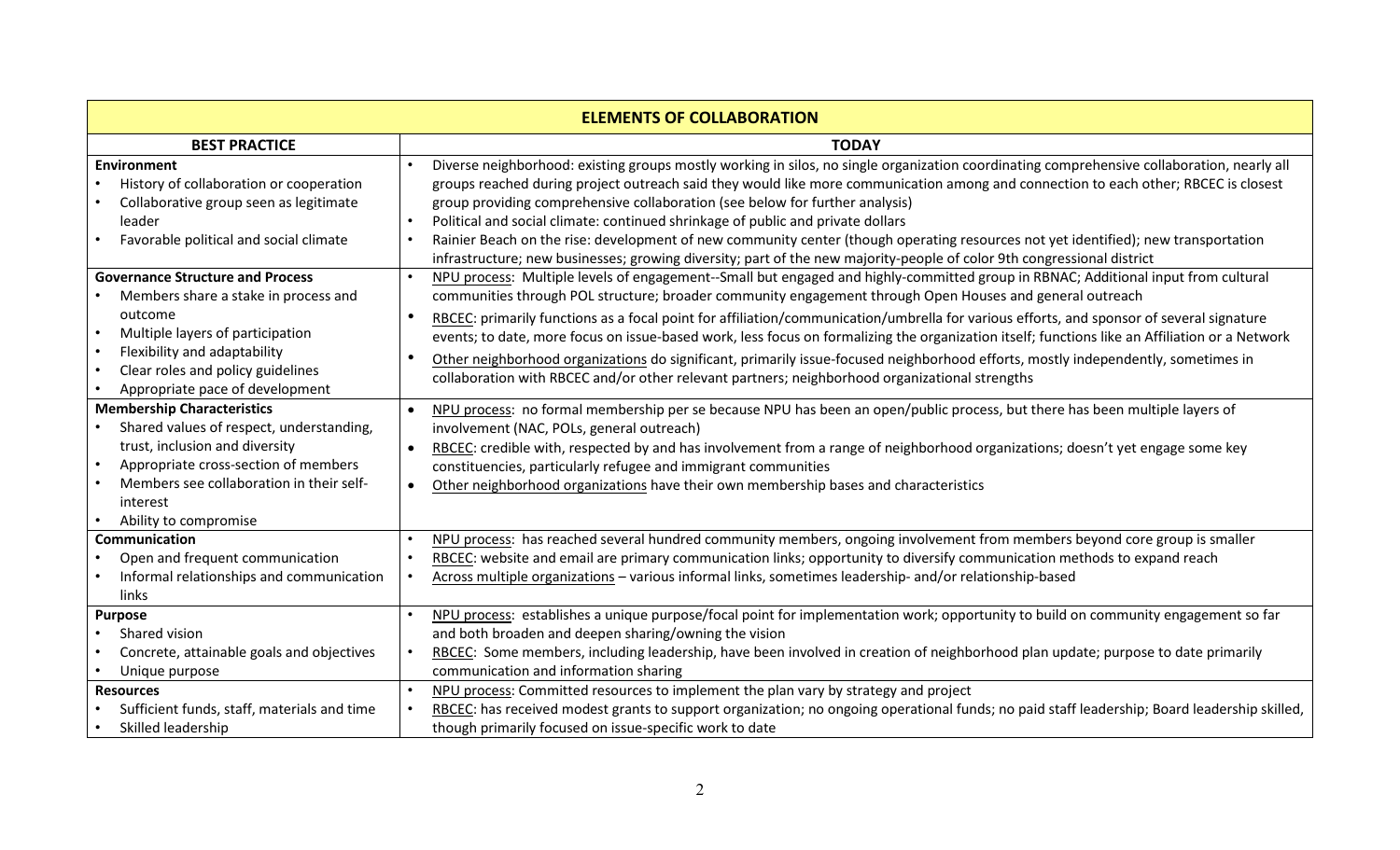| <b>ELEMENTS OF COLLABORATION</b>                                                                                                                                                                                                         |                                                                                                                                                                                                                                                                                                                                                                                                                                                                                                                                                                                                                                                                                                                                                                                                                                                                                                                                                                                                                                                                                                                                                                                                                                 |  |
|------------------------------------------------------------------------------------------------------------------------------------------------------------------------------------------------------------------------------------------|---------------------------------------------------------------------------------------------------------------------------------------------------------------------------------------------------------------------------------------------------------------------------------------------------------------------------------------------------------------------------------------------------------------------------------------------------------------------------------------------------------------------------------------------------------------------------------------------------------------------------------------------------------------------------------------------------------------------------------------------------------------------------------------------------------------------------------------------------------------------------------------------------------------------------------------------------------------------------------------------------------------------------------------------------------------------------------------------------------------------------------------------------------------------------------------------------------------------------------|--|
| <b>BEST PRACTICE</b>                                                                                                                                                                                                                     | PHASE 1 (Years 1 - 2) - SUGGESTED ACTIONS                                                                                                                                                                                                                                                                                                                                                                                                                                                                                                                                                                                                                                                                                                                                                                                                                                                                                                                                                                                                                                                                                                                                                                                       |  |
| <b>Governance Structure and Process</b><br>Members share a stake in process and<br>outcome<br>Multiple layers of participation<br>Flexibility and adaptability<br>Clear roles and policy guidelines<br>Appropriate pace of development   | Build an intentionally time-limited, short-term structure.<br>1.<br>Convene culturally-relevant discussions that allow members to build trust then reach consensus on structure, role(s), leadership and<br>decision-making processes. Perhaps this is in the form of an organizing committee. The key task is to begin to discuss how to build on existing<br>organizational assets and add value and be of benefit to those involved and the neighborhood as a whole.<br>Aim for <b>Coordination</b> in the Cooperation/Coordination/Collaboration continuum<br><b>Characteristics of Coordination</b><br>Authority rests with individual organizations, but there is coordination among them<br>$\circ$<br>Individual groups take on needed roles, but function independently<br>$\circ$<br>Organizational structure could be in the form of an <b>Affiliation</b> or <b>Network</b><br>Affiliation: A loosely connected system of organizations with a similar interest<br>$\circ$<br>Network: Loose-knit group formed for the purpose of resource and information sharing<br>$\circ$<br>Both are similar to what RBCEC is today so could build on that to expand reach and representation, or create a new body<br>$\circ$ |  |
| <b>Membership Characteristics</b><br>Shared values of respect, understanding,<br>trust, inclusion and diversity<br>Appropriate cross-section of members<br>Members see collaboration in their self-<br>interest<br>Ability to compromise | Build a membership that represents and meaningfully engages all constituencies in the neighborhood.<br>" Goals should include shared power, shared concern for community, authentic engagement of diverse groups (even if they have different<br>concerns), mutual benefit, community empowerment and self-determination.<br>Invest in community building - engage and mobilize communities that have been less engaged to date<br>• Structure multiple layers of involvement so all stakeholders (agencies, residents, businesses) can participate and contribute meaningfully<br>" Facilitate discussions to share and organize around mutual interests as well as constituent-specific interests; ability to support others'<br>concerns that may not be shared<br>" Training and/or skill building to build capacity around group decision making, communication, conflict resolution                                                                                                                                                                                                                                                                                                                                       |  |
| Communication<br>Open and frequent communication<br>Informal relationships and communication<br>links                                                                                                                                    | Members form culturally-relevant communication channels.<br>4.<br>5.<br>Informal relationships and communication links are strengthened.                                                                                                                                                                                                                                                                                                                                                                                                                                                                                                                                                                                                                                                                                                                                                                                                                                                                                                                                                                                                                                                                                        |  |
| <b>Purpose</b><br>Shared vision<br>$\bullet$<br>Concrete, attainable goals and objectives<br>$\bullet$<br>Unique purpose                                                                                                                 | Develop criteria to prioritize projects so as to focus time/effort most strategically and avoid "missed" opportunities to influence. Examples of<br>6.<br>criteria could include: impact/potential benefit of project, likely impact of community involvement, timing, resources. Establish consensus on<br>and select priority projects and phasing over time.                                                                                                                                                                                                                                                                                                                                                                                                                                                                                                                                                                                                                                                                                                                                                                                                                                                                 |  |
| <b>Resources</b><br>Sufficient funds, staff, materials and time<br>Skilled leadership                                                                                                                                                    | Ensure organizational "ducks" are in a row (clear plan, systems infrastructure, community representation).<br>In pursuing initial resources, start small, think incrementally and build over time.<br>Build capacity to manage and coordinate implementation, including ability to advocate and influence (e.g. investments, policy).                                                                                                                                                                                                                                                                                                                                                                                                                                                                                                                                                                                                                                                                                                                                                                                                                                                                                           |  |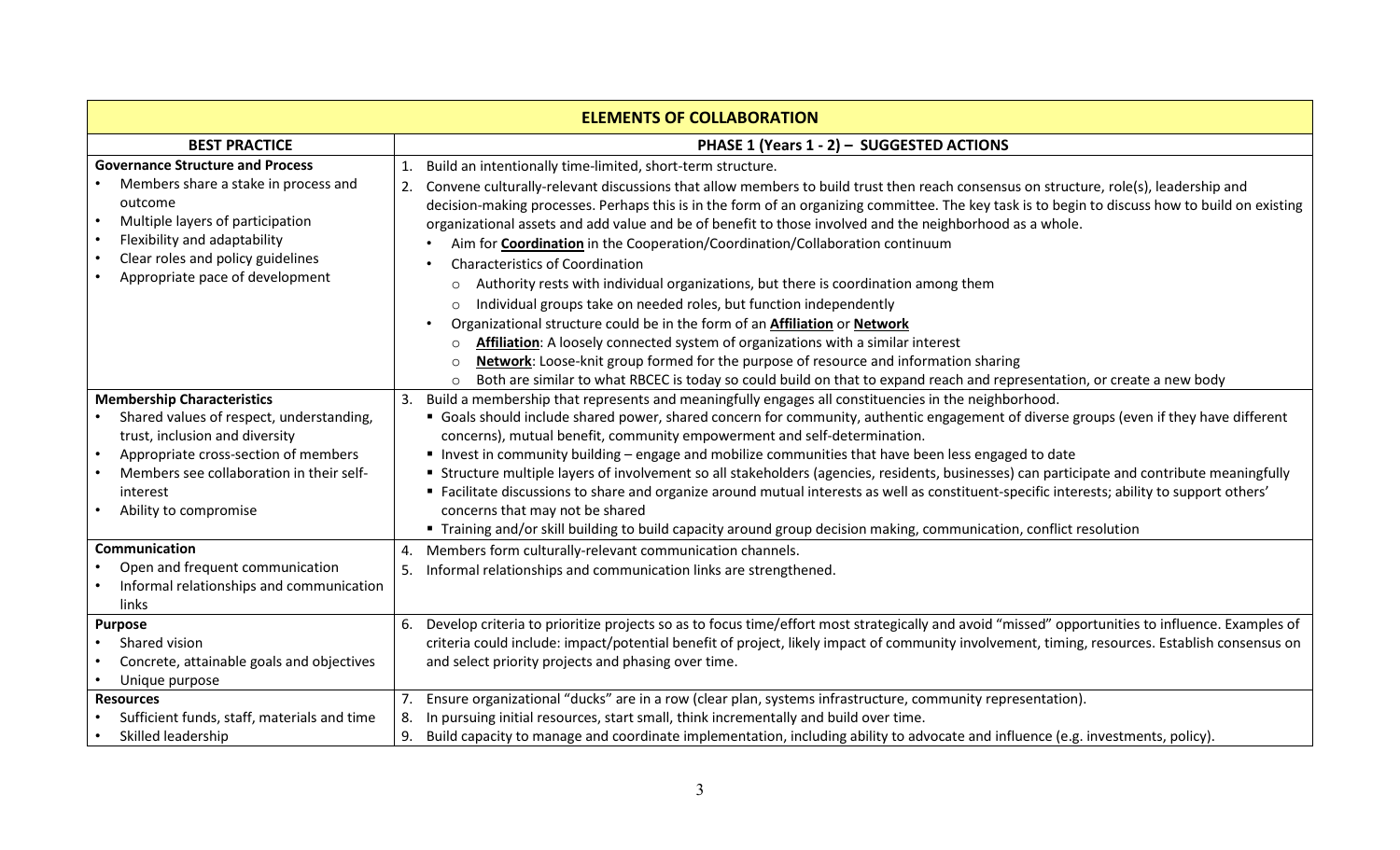| <b>ELEMENTS OF COLLABORATION</b>                                                                                                                                                                                                         |                                                                                                                                                                                                                                                                                                                                                                                                                                                                                                                                                                                                                                                                                                                                                                                                                                                                                                                                                                                                                                                                                                                                                                                                                                                                          |
|------------------------------------------------------------------------------------------------------------------------------------------------------------------------------------------------------------------------------------------|--------------------------------------------------------------------------------------------------------------------------------------------------------------------------------------------------------------------------------------------------------------------------------------------------------------------------------------------------------------------------------------------------------------------------------------------------------------------------------------------------------------------------------------------------------------------------------------------------------------------------------------------------------------------------------------------------------------------------------------------------------------------------------------------------------------------------------------------------------------------------------------------------------------------------------------------------------------------------------------------------------------------------------------------------------------------------------------------------------------------------------------------------------------------------------------------------------------------------------------------------------------------------|
| <b>BEST PRACTICE</b>                                                                                                                                                                                                                     | PHASE 2 (Years 3 - 5) - SUGGESTED ACTIONS                                                                                                                                                                                                                                                                                                                                                                                                                                                                                                                                                                                                                                                                                                                                                                                                                                                                                                                                                                                                                                                                                                                                                                                                                                |
| <b>Governance Structure and Process</b><br>Members share a stake in process and<br>outcome<br>Multiple layers of participation<br>Flexibility and adaptability<br>Clear roles and policy guidelines<br>Appropriate pace of development   | Move into a more long-term, established structure informed by experiences and lessons from phase 1.<br>1.<br>Aim for <b>Collaboration</b> in the Cooperation/Coordination/Collaboration continuum<br><b>Characteristics of Collaboration</b><br>Common, new missions and goals are created, organizational planning to develop joint strategies<br>∩<br>Authority determined by the shared collaborative structure, control is shared and mutual<br>$\Omega$<br>Member organizations are fully behind their representatives<br>$\circ$<br>New structure and/or clearly defined roles constitute a formal division of labor<br>$\circ$<br>Resources pooled or jointly secured for a longer-term effort and managed by the collaborative structure<br>$\circ$<br>More is accomplished jointly than could have been individually<br>$\circ$<br>Organizational structure could be in the form of a <b>Coalition</b> or <b>Federation/Association</b><br>Coalition: An organization of diverse interest groups that combines human and material resources to effect a specific change the<br>$\circ$<br>members are unable to bring about individually.<br>Federation/Association: An alliance of member organizations established to centralize common functions.<br>$\circ$ |
| <b>Membership Characteristics</b><br>Shared values of respect, understanding,<br>trust, inclusion and diversity<br>Appropriate cross-section of members<br>Members see collaboration in their self-<br>interest<br>Ability to compromise | Deepen and broaden membership base to ensure it engages all constituencies.<br>2.<br>Monitor representation and quality of engagement over time; make course adjustments as necessary.<br>3.<br>Continue skill building as needed as organizations leave and/or leaders leave or join.<br>4.                                                                                                                                                                                                                                                                                                                                                                                                                                                                                                                                                                                                                                                                                                                                                                                                                                                                                                                                                                             |
| Communication<br>Open and frequent communication<br>Informal relationships and links                                                                                                                                                     | Culturally-appropriate communications become more established and are integrated more deeply over time.<br>5.<br>Informal relationships and links across constituencies expand and strengthen.<br>6.<br>$\overline{7}$<br>External communications formally represent the groups who are a member of the collaborative structure.<br>Continue to implement projects phased over time as established in phase 1.<br>8.                                                                                                                                                                                                                                                                                                                                                                                                                                                                                                                                                                                                                                                                                                                                                                                                                                                     |
| <b>Purpose</b><br>Shared vision<br>Concrete, attainable goals and objectives<br>Unique purpose                                                                                                                                           |                                                                                                                                                                                                                                                                                                                                                                                                                                                                                                                                                                                                                                                                                                                                                                                                                                                                                                                                                                                                                                                                                                                                                                                                                                                                          |
| <b>Resources</b><br>Sufficient funds, staff, materials and time<br>Skilled leadership                                                                                                                                                    | Build on progress, increase scale of grants pursued.<br>9.<br>10. Expand and deepen long-term relationships and partnerships.                                                                                                                                                                                                                                                                                                                                                                                                                                                                                                                                                                                                                                                                                                                                                                                                                                                                                                                                                                                                                                                                                                                                            |